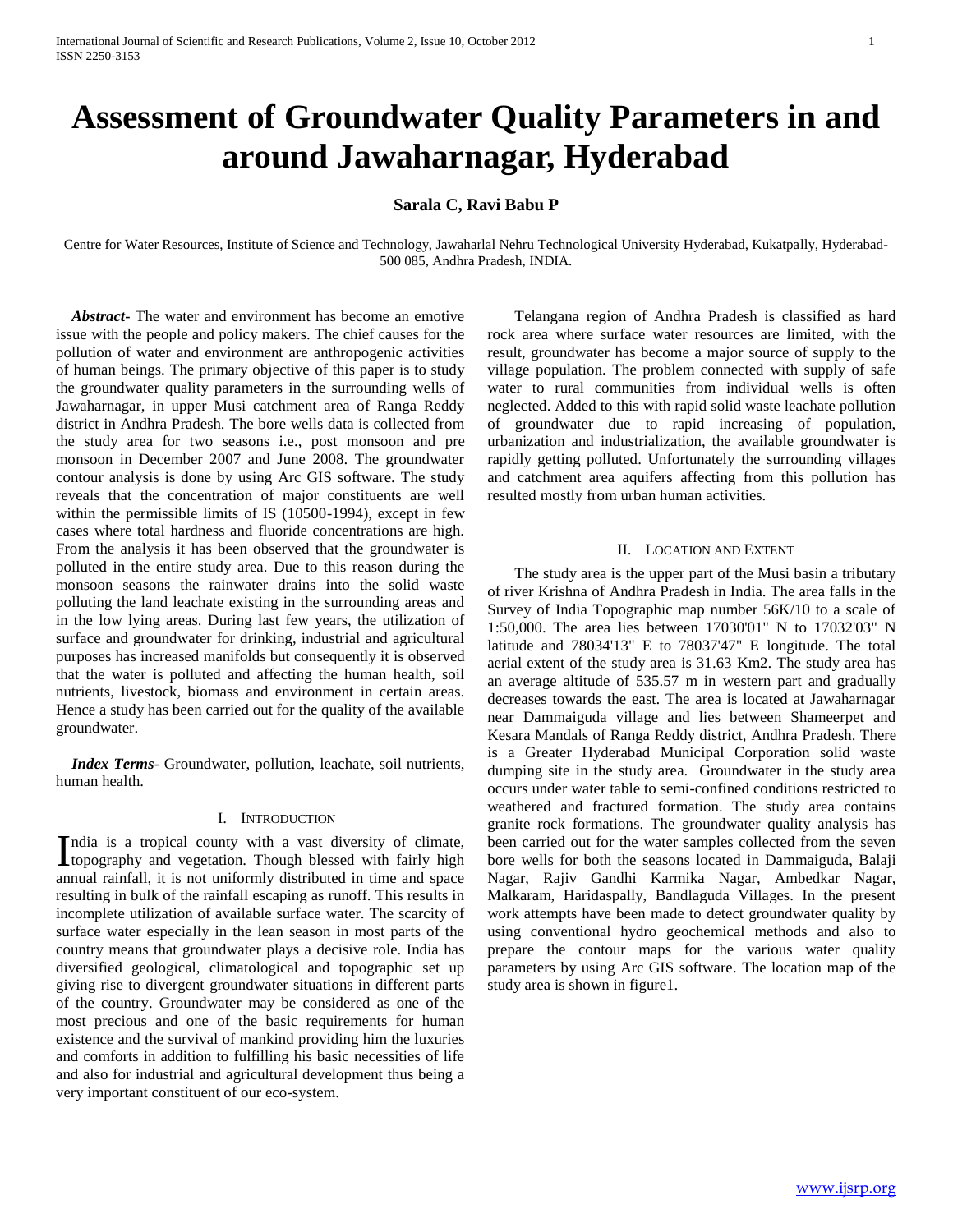

**Figure 1: Location Map of the Study Area**

## III. RESEARCH METHODOLOGY

 The groundwater samples are collected during the post monsoon period i.e., December 2007 and pre monsoon period i.e., June 2008 from the seven bore wells located in the study area. The well locations in the study area are represented in figure 2. The quality analysis has been carried out for the parameters like pH, total alkalinity, electrical conductivity, total dissolved solids, total hardness, calcium hardness, magnesium hardness, nitrites, nitrates, sulphates, chlorides and fluorides by following the standard methods prescribed as per IS: 10500-1994 codes.



**Figure 2: Bore Well Locations in the Study Area**

#### IV. RESULTS

 Physicochemical Parameters of Groundwater: The Seasonal wise concentration of ions in groundwater samples is given in Table 1.

**Table 1: Seasonal Wise Concentrations of Water Quality Parameters in Groundwater Samples**

| S.N<br>$\bf{0}$ | Name of the<br>Water<br>Quality<br><b>Parameter</b> | Bureau of<br><b>Indian</b><br><b>Standard</b><br>(IS-<br>10500:199<br>4) | Post<br><b>Monsoon</b><br><b>December</b><br>2007<br>(Paramete<br>rs Range) | Pre<br><b>Monsoon</b><br><b>June 2008</b><br>(Paramete<br>rs Range) |
|-----------------|-----------------------------------------------------|--------------------------------------------------------------------------|-----------------------------------------------------------------------------|---------------------------------------------------------------------|
| $\mathbf{1}$    | pH                                                  | $6.5 - 8.5$                                                              | $6.76 - 7.81$                                                               | $6.65 - 7.62$                                                       |
| $\overline{2}$  | Total<br>Alkalinity<br>(mg/l)                       | 200-600                                                                  | 240-480                                                                     | 230-460                                                             |
| $\overline{3}$  | Electrical<br>conductivity $(\mu$<br>mhos/cm)       | 700-3000                                                                 | 615-1950                                                                    | 583-1898                                                            |
| $\overline{4}$  | Total<br>Dissolved<br>Solids(mg/l)                  | 500-2000                                                                 | 394-1248                                                                    | 199-1214                                                            |
| 5               | Total<br>Hardness<br>(mg/l)                         | 300-600                                                                  | 240-652                                                                     | 230-702                                                             |
| 6               | Calcium<br>Hardness<br>(mg/l)                       | 75-200                                                                   | 176-376                                                                     | 166-426                                                             |
| $\overline{7}$  | Magnesium<br>Hardness<br>(mg/l)                     | $30-100$                                                                 | 66-280                                                                      | 64-278                                                              |
| 8               | Nitrites (mg/l)                                     | $0.05 - 5$                                                               | $0.0005 - 0.1$                                                              | $0.0005 -$<br>0.15                                                  |
| 9               | Nitrates (mg/l)                                     | $45 - 100$                                                               | $0.3 - 14.6$                                                                | $0.5 - 12.2$                                                        |
| 10              | Sulphates<br>(mg/l)                                 | 200-400                                                                  | $25 - 100$                                                                  | 23-123                                                              |
| $\overline{11}$ | Chlorides<br>(mg/l)                                 | 250-1000                                                                 | 40-230                                                                      | 38-358                                                              |
| $\overline{12}$ | Fluorides<br>(mg/l)                                 | $1.0 - 1.5$                                                              | $1 - 1.8$                                                                   | $0.8 - 1.4$                                                         |

 The pH indicates the acidic or alkaline material present in the water. The pH of the groundwater samples in the study area ranges from 6.76 - 7.81 and 6.65 - 7.62 during post and premonsoon respectively. The groundwater in this area is generally acidic in nature due to granitic rock formation. The total alkalinity values in the study area are within the permissible limit and are ranging from 240-480 mg/l during post monsoon period and 230-460mg/l in pre-monsoon period. The high alkalinity of groundwater in certain locations in the study area may be due to the presence of bicarbonate and some salts. The alkaline water may decrease the solubility of metals. The spatial distribution map for Total Alkalinity is represented in figure 3.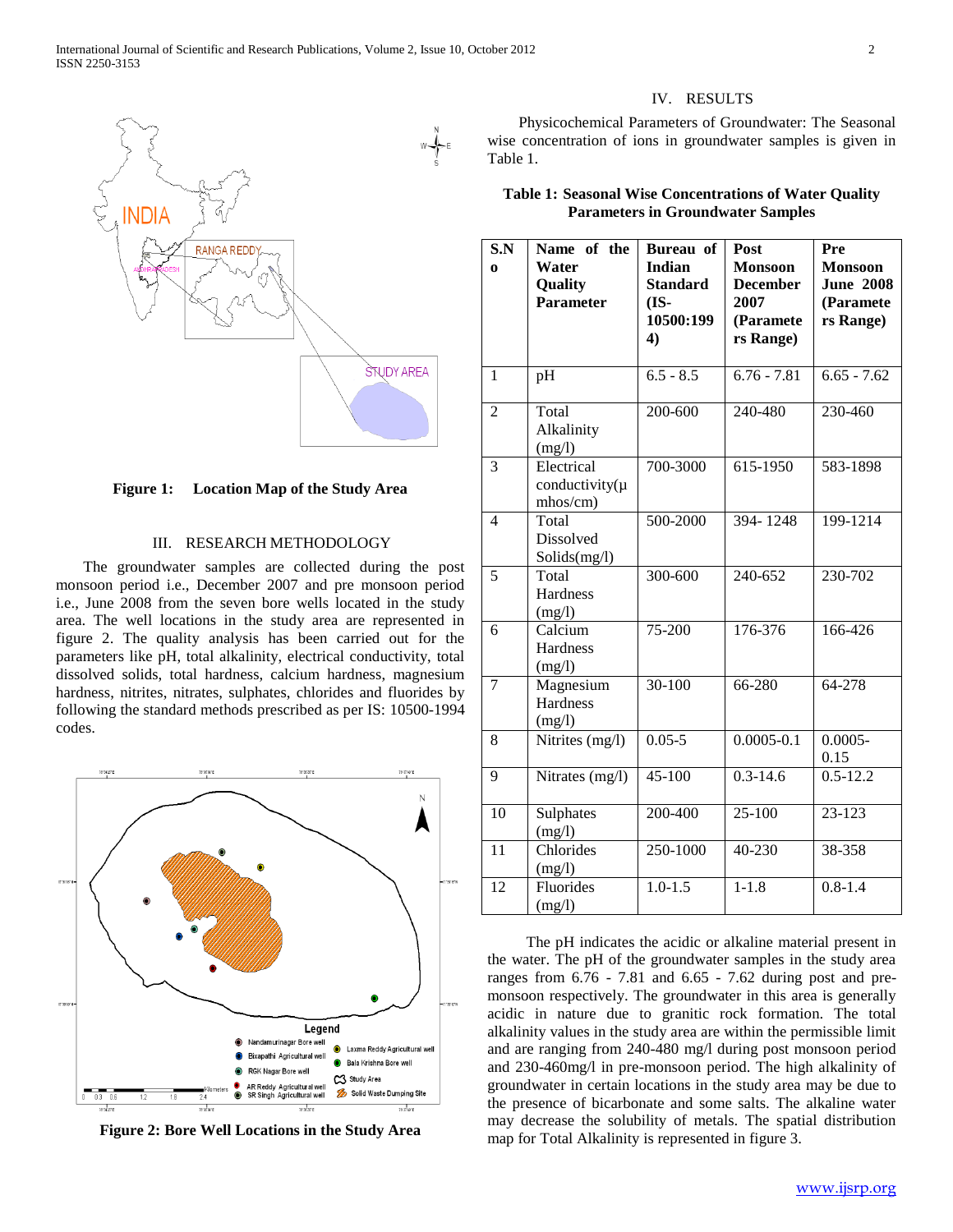

**Figure 3: Spatial Distribution Map of Total Alkalinity in the Study Area**

 The salt concentration is generally measured by determining the electrical conductivity of water. Excess salt increases the osmotic pressure of the soil solutions that can result in physiological drought conditions. The Electrical conductivity values varied from  $615-1950 \mu$  mhos/cm and  $583-1898 \mu$ mhos/cm during post and pre-monsoon respectively. The highest value of conductivity may be due to high concentration of ionic constituents present in the water bodies. The spatial distribution map for Electrical Conductivity is shown in figure 4 for pre monsoon period.



**Figure 4: Spatial Distribution Map of Electrical Conductivity in the Study Area**

 The Total dissolved solids observed in this area is ranging between 394- 1248 mg/l and 199-1214 mg/l in post and premonsoon periods. Generally, the higher Total Dissolved Solids causes gastro-intestinal irritation to the human beings, but the prolonged intake of water with the higher Total Dissolved Solids can cause kidney stones and heart diseases. The presence of high values of Total Dissolved Solids in certain locations of the study

area may be due to the influence of anthropogenic sources such as domestic sewage, solid waste dumping, agricultural activities and influence of rock-water interaction. The spatial distribution map for Total Dissolved Solids during the pre monsoon period for the study area is shown in figure 5.



**Figure 5: Spatial Distribution Map of Total Dissolved Solids in the Study Area**

 Total hardness is caused primarily by the presence of cations such as calcium and magnesium and anions such as carbonate, bicarbonate, chloride and sulphate in water. Water hardness has no known adverse effects; however, some evidence indicates its role in heart diseases and hardness of 150-300 mg/l and above may cause kidney problems and kidney stone formation, as it causes unpleasant taste and reduce ability of soap to produce lather. Hard water is unsuitable for domestic use. In this region, the total hardness varies between 240-652 mg/l and 230-702 mg/l during post and pre monsoons. The maximum allowable limit for drinking purpose is 600 mg/l and the most desirable limit is 300 mg/l as per BIS standards. The total hardness is relatively high in all samples due to the presence of calcium, magnesium, chloride and sulphate ions. Values are slightly higher in pre monsoon than post monsoon season. The spatial distribution of Total Hardness in groundwater of the study area is illustrated in Figure 6. Groundwater in the area exceeding the limit of 300 mg/l as CaCO3 is considered to be hard and this may be due to solid waste leachate, and geology of the rocks.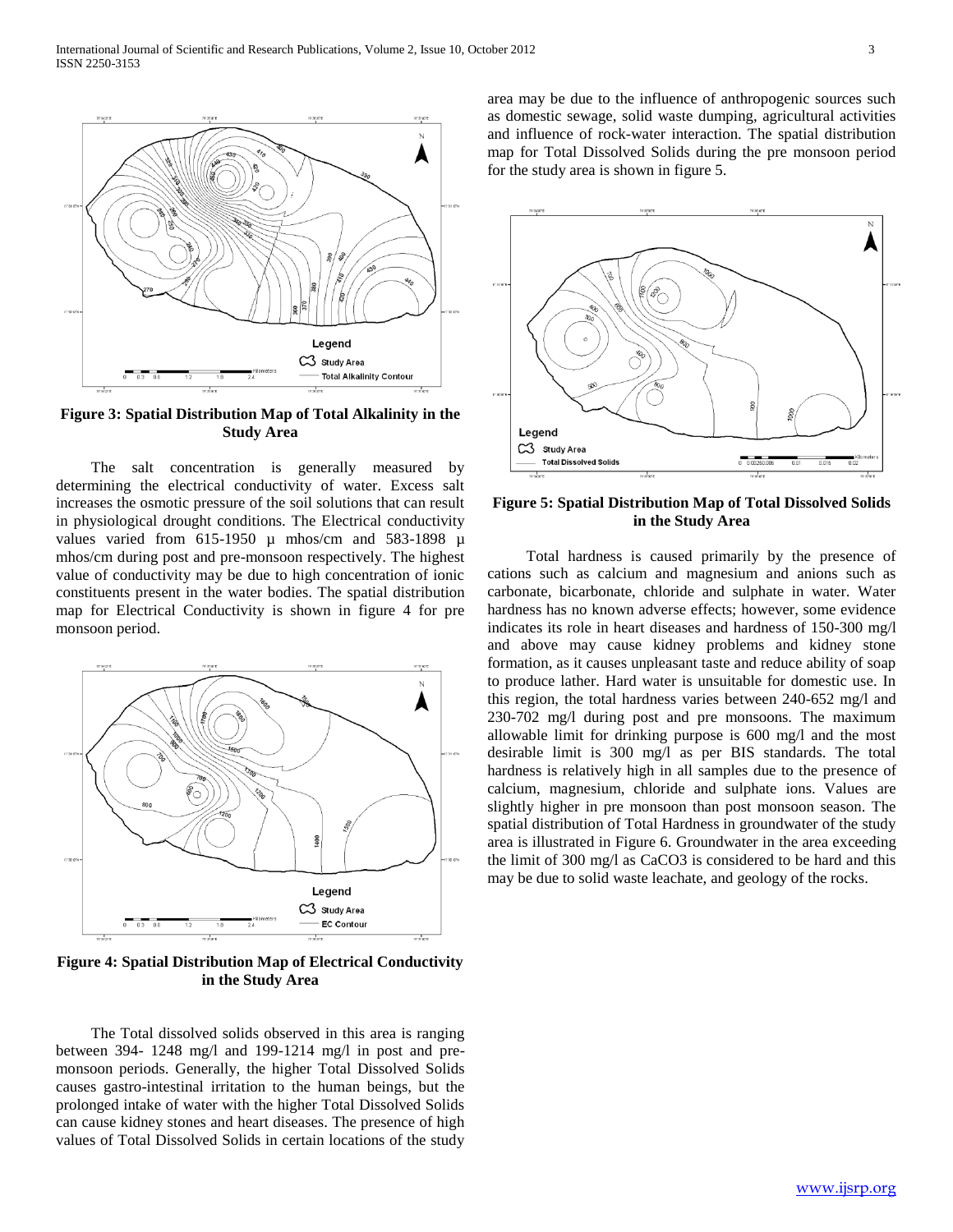International Journal of Scientific and Research Publications, Volume 2, Issue 10, October 2012 4 ISSN 2250-3153



**Figure 6: Spatial Distribution Map of Total Hardness in the Study Area**

 Calcium, magnesium and total hardness in the groundwater are inter-related. Calcium is an important element to develop proper bone growth. It is found alkaline in nature. The presence of calcium in the groundwater is from silicate mineral group, such as pyroxene and amphibole in the igneous rocks. In addition, the shales, sandstone also contain calcium in the form of carbonate. Calcium content is very common in groundwater, because they are available in most of the rocks, abundantly and also due to its higher solubility. However, the range of its availability depends on the solubility of calcium carbonate and sulphate. The permissible limit of calcium in drinking water is 75 mg/l. The calcium concentration in water samples collected from the study area ranged from 176-376 mg/l and 166-426 mg/l in post and pre monsoon seasons. So, all the samples exceeded the permissible limit. The rapid industrialization and urbanization in the area contributed to the high concentration of calcium in the groundwater of the region. The spatial distribution of Calcium Hardness in the groundwater of the study area is illustrated in Figure 7.



**Figure 7: Spatial Distribution Map of Calcium Hardness in the Study Area**

 Magnesium usually occurs in lesser concentration than calcium due to the fact that the dissolution of magnesium rich minerals is slow process and that of calcium is more abundant in the earth's crust. If the concentration of magnesium in drinking water is more than the permissible limit, it causes unpleasant taste to the water. The magnesium derived from dissolution of magnesium calcite, gypsum and dolomite from source rocks. Magnesium is an essential ion for functioning of cells in enzyme activation, but at higher concentration, it is considered as laxative agent, while deficiency may cause structural and functional changes in human beings. The acceptable limit is 30 mg/l as per BIS standards. In the study area the magnesium level in the water samples ranged from 66-280 mg/l and 64-278 mg/l in post and pre monsoon seasons. Most of the locations exceeded the permissible limit. Anomalously high concentrations are observed in the groundwater samples collected very nearer to the solid waste dumping site. The spatial distribution map of the magnesium hardness is shown in figure 8.



**Figure 8: Spatial Distribution Map of Magnesium Hardness in the Study Area**

 The concentration of nitrite content in all the samples is ranging from 0.0005-0.1mg/l and 0.0005-0.15 mg/l during post and pre monsoon seasons. In some samples, nitrite content has not been traced. The results indicate that the nitrite concentration is low in all the regions of groundwater sources. The values are well below the permissible limit. The results also indicate that the distribution of nitrite is not uniform in the groundwater samples. Nitrates generally occur in trace quantities in surface water but may attain high levels in groundwater. It is well known that the nitrogenous fertilizers are one of the important sources for groundwater nitrate for the past two decades. Further, nitrogenous materials are rare in geological system. In excessive limits, it contributes to the illness known as methenglobinemia in infants. The permissible limit of nitrate is 45 mg/l prescribed by BIS standards. The nitrate concentration in groundwater collected from the study area ranged between 0.3-14.6 mg/l and 0.5-12.2 mg/l in post and pre monsoon seasons. Hence, all the groundwater samples collected in the study area are well within the permissible limit. The spatial distribution map for nitrates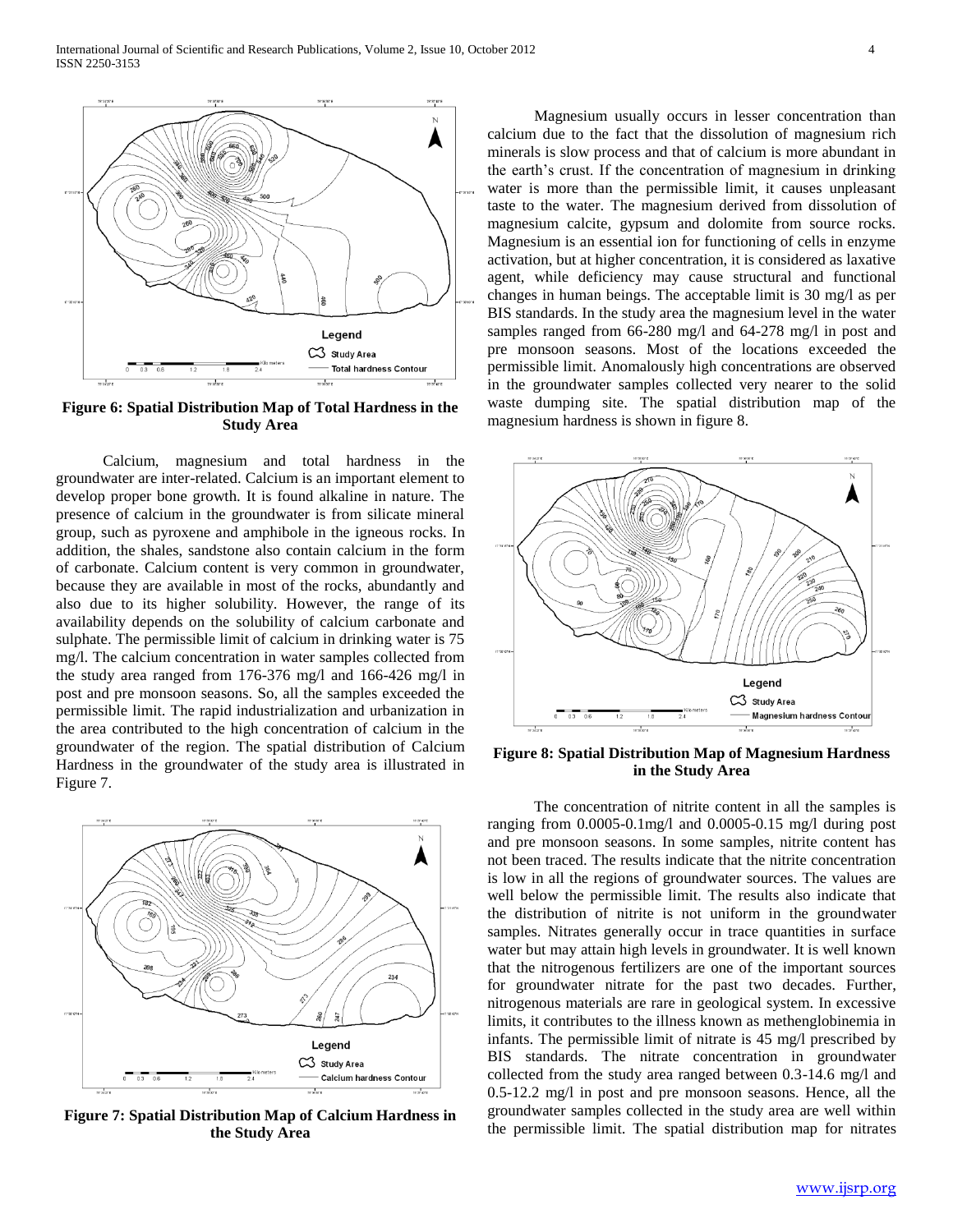concentration during the premonsoon period for the study area is shown in figure 9.



**Figure 9: Spatial Distribution Map of Nitrates in the Study Area**

 The sulphate ion is one of the important anion present in natural water which produces catharsis, dehydration and gastrointestinal irritation effect upon human beings when it is present in excess of 150 mg/l. It is mainly derived from gypsum on oxidation of pyrites. The sulphide minerals add the soluble sulphate into the groundwater through oxidation process. In present investigation sulphate concentration was ranged from 25- 100 mg/l and 23-123 mg/l during post and pre monsoon seasons. In the study area the sulphate levels are within the permissible limit of 200 mg/l. The spatial distribution map for sulphates concentration during the pre monsoon period for the study area is shown in figure 10.



## **Figure 10: Spatial Distribution Map of Sulphates in the Study Area**

 Chloride is a widely distributed element in all types of rocks in one or the other form. Therefore, its concentration is high in groundwater, where the temperature is high and rainfall is

less. Mostly, the chlorides are found in the form of sodium chloride in the groundwater. Soil porosity and permeability also has a key role in building up the chloride concentration. Chloride imparts a salty taste and some times higher consumption causes for the development of essential hypertension, risk for stroke, left ventricular hypertension, osteoporosis, renal stones and asthma in human beings. Although, the chloride plays an important role in balancing level of electrolyte in blood plasma, but higher concentration can produce some physical disorders. The chloride concentration in the study area varied from 40-230 mg/l and 38- 358 mg/l during post and pre monsoon periods. In the study area the chloride concentration has exceeded the permissible limit in certain locations which could be dangerous from health point of view. The high chloride concentration may be attributed due to solid waste dumping which in turn is leaching from upper soil layers in dry climates and natural geochemical activities in the area. The spatial distribution map for chlorides concentration during the premonsoon period for the study area is shown in figure 11.



**Figure 11: Spatial Distribution Map of Chlorides in the Study Area**

 One of the main trace elements in groundwater is fluoride which generally occurs as a natural constituent. Bedrock containing fluoride minerals is generally responsible for high concentration of this ion in groundwater. Fluoride normally accumulates in the bones, teeth and other calcified tissues of the human body. Excess of fluoride in water causes serious damage to the teeth and bones of the human body, which shows the symptoms of disintegration and decay, diseases called dental fluorosis, muscular fluorosis and skeletal fluorosis. Higher intake of fluoride may change the metabolic activities of soft tissues (brain, liver, kidney, thyroid and reproductive organs). The permissible limit of fluoride in drinking water is 1.5 mg/l as per BIS standards. The fluoride concentration in the study area varies from 1-1.8 mg/l in post monsoon and 0.8-1.4 mg/l in pre monsoon season. The concentration is higher than 1.5 mg/l in 02 locations. According to UNESCO specifications, water containing more than 1.5 mg/l of fluoride cause mottled tooth enamel in children and are not suitable for drinking purpose. Clinical report indicate that adequate calcium intake is directly